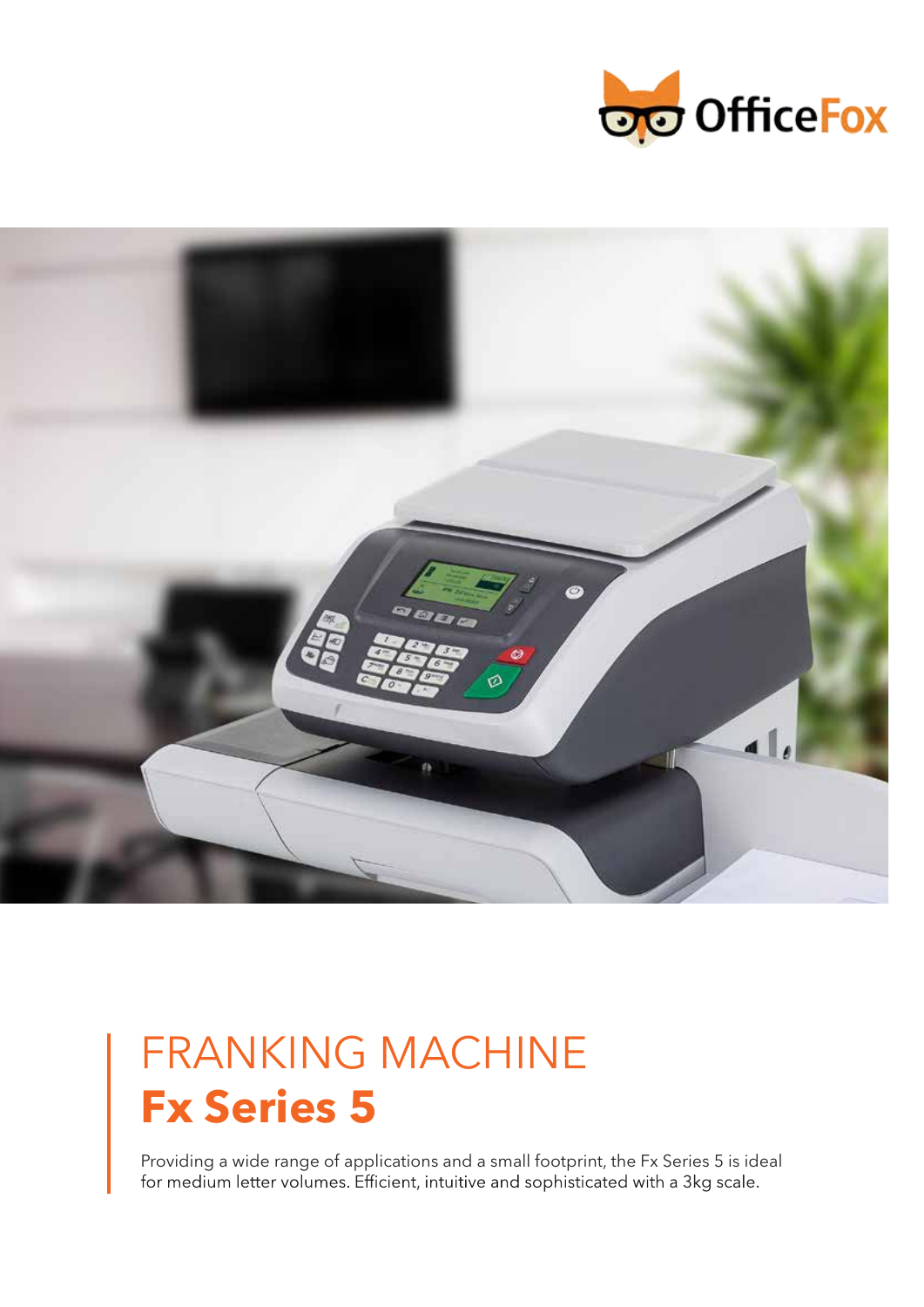# Fx Series 5 **PERFORMANCE AND COMFORT**

### Fx Series 5The flexible solution for modern and professiona-looking business mail.

#### Highly efficient, flexible and easy to operate

Extremely versatile, the Frama Fx Series 5 franking machine provides smooth processing of your outgoing mail. Nine speed-dial keys offer comprehensive flexibility. Relevant details can be called up at the touch of a button, enabling complete control over postage costs and avoiding incorrect franking.

The Fx Series 5 has a large feed table that allows you to easily process a wide variety of envelopes.Key symbols provide simple access to frequently used functions. Optionally, you can expand your franking machine with external weighing platforms with weight ranges up to 35kg.Thanks to a high-speed LAN connection, the Fx Series 5 is always automatically equipped with the latest tariffs and updates.

Frama pursues the goal of developing solutions that combine efficiency and high quality, whilst having minimal environmental impact.All our products and services meet international quality standards.

### Product highlights Fx Series 5

#### **All-In-One feed table**

Thanks to the handy feed table with automatic letter sealer, different envelope sizes are quickly processed, sealed and franked. No more cumbersome closing of gummed envelopes!

#### **Flexible weighing**

Adaptable to individual requirements.Adding a 10 kg or 35kg scale provides the facility to send bulky packages and parcels easily. With Smart-Start technology, your machine is up and running faster saving you valuable time.

#### **OLS Software Updates**

The Frama OLS data centre automatically updates, ensuring that your Fx Series 5 is always up to date.





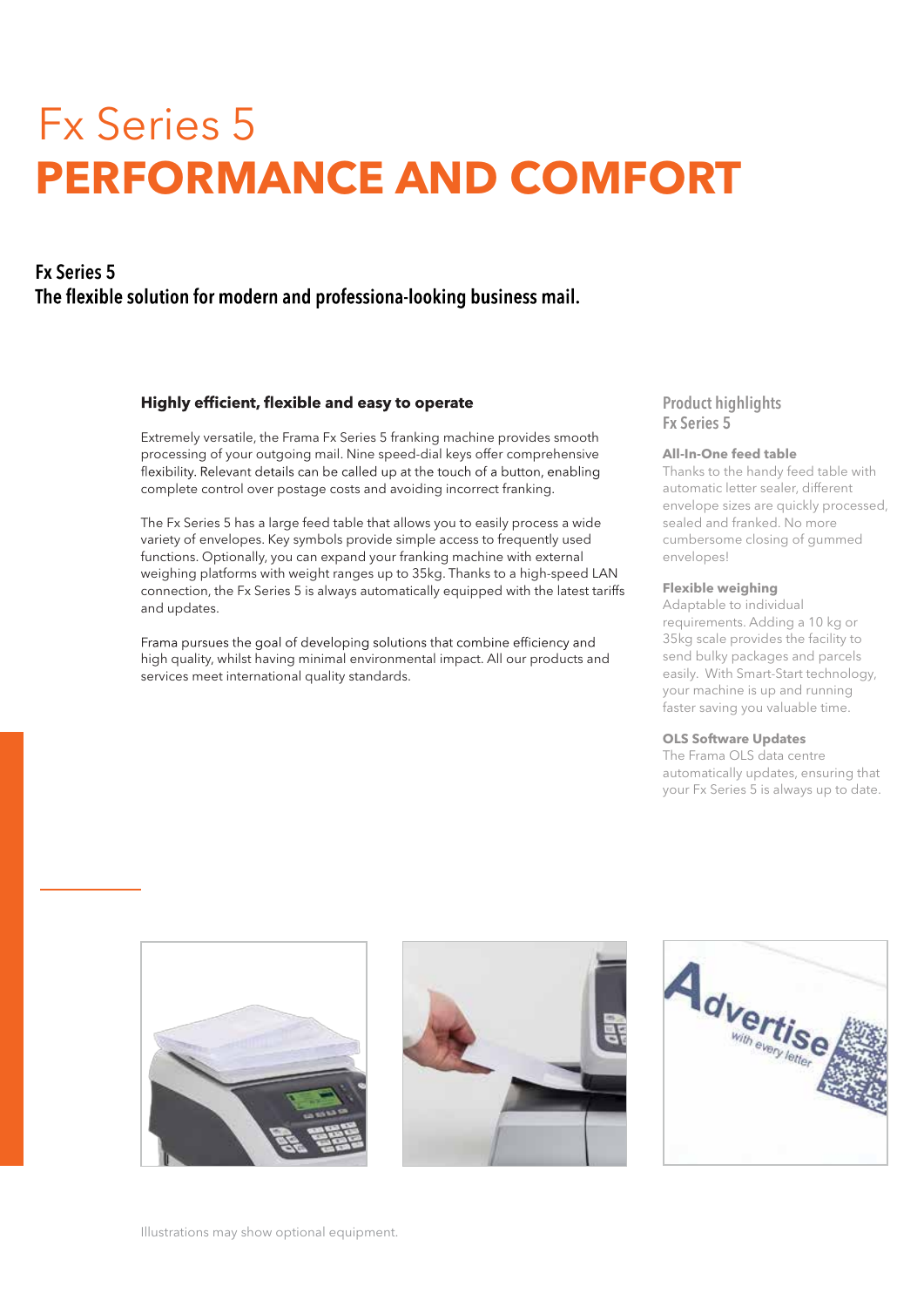# FRAMA Fx Series 5 **THE OVERVIEW**

#### **Overview**

- C Scale<br>C Seale
- Sealer/ Feeder
- Function keys
- Keypad with 10 keys
- Collecting tray
- Start/stop function

**Function keys** Direct selection of the most common functions (franking, weighing, etc.).

#### **Sealer/ Feeder**

Handy feeder for different envelope sizes and automatic sealing of your envelopes.

Illustration may show optional equipment.

面

OBE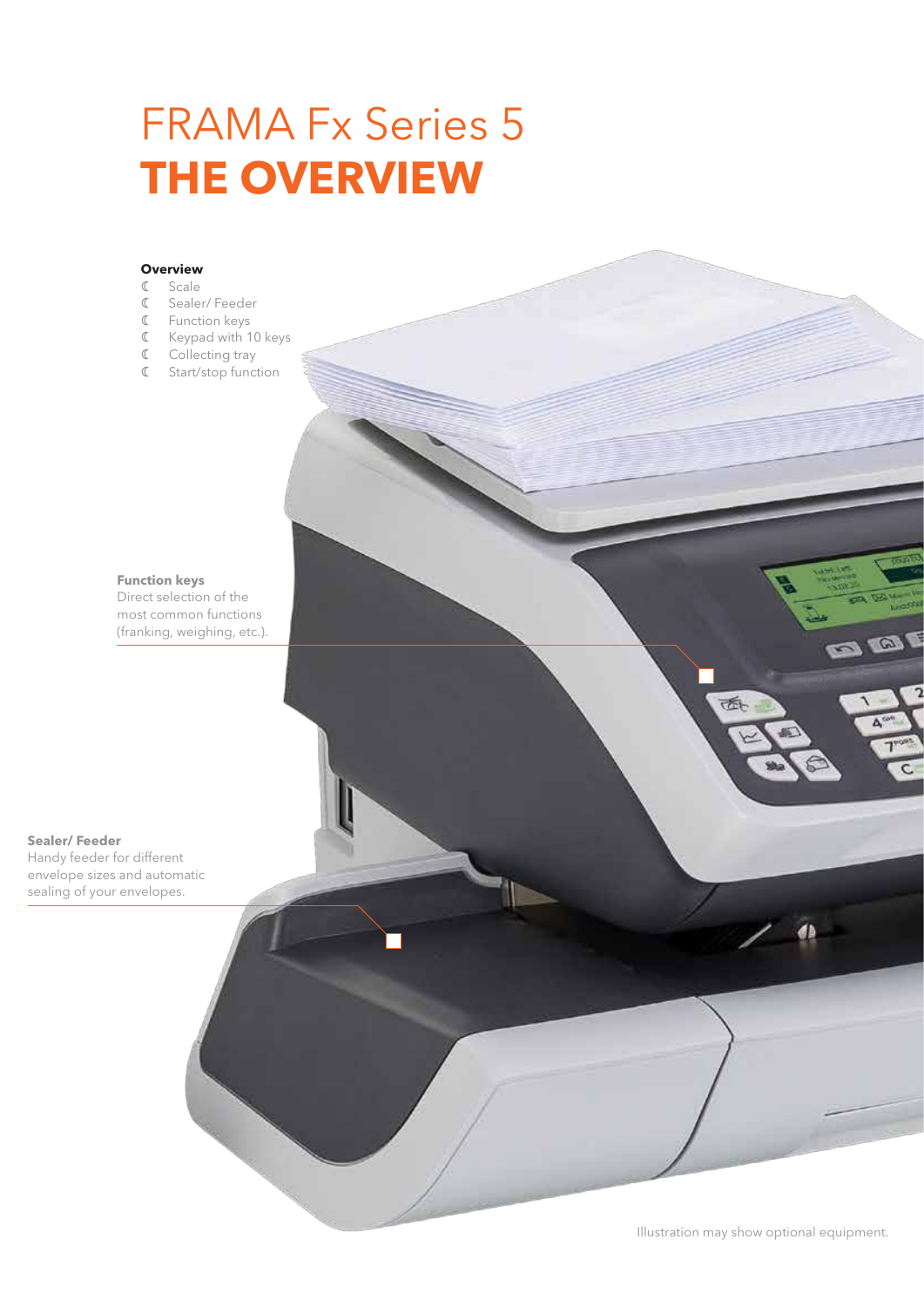#### **Scale**

 $\bullet$ 

 $\mathbb{R}^n$ 

 $\overline{s}$ O  $\epsilon$  $\alpha$  Determines the weight of your mail and displays the appropriate postage. Weighs items up to 3kg.

 $\bullet$ 

 $\ddot{\circ}$ 

### **Keypad with 10 keys**

Flexible entry of pin codes and number combinations. **Start/stop function** Starts and ends the franking process.

**CONTRACTOR** 

**Collecting tray** Safe storage of franked outgoing mail.